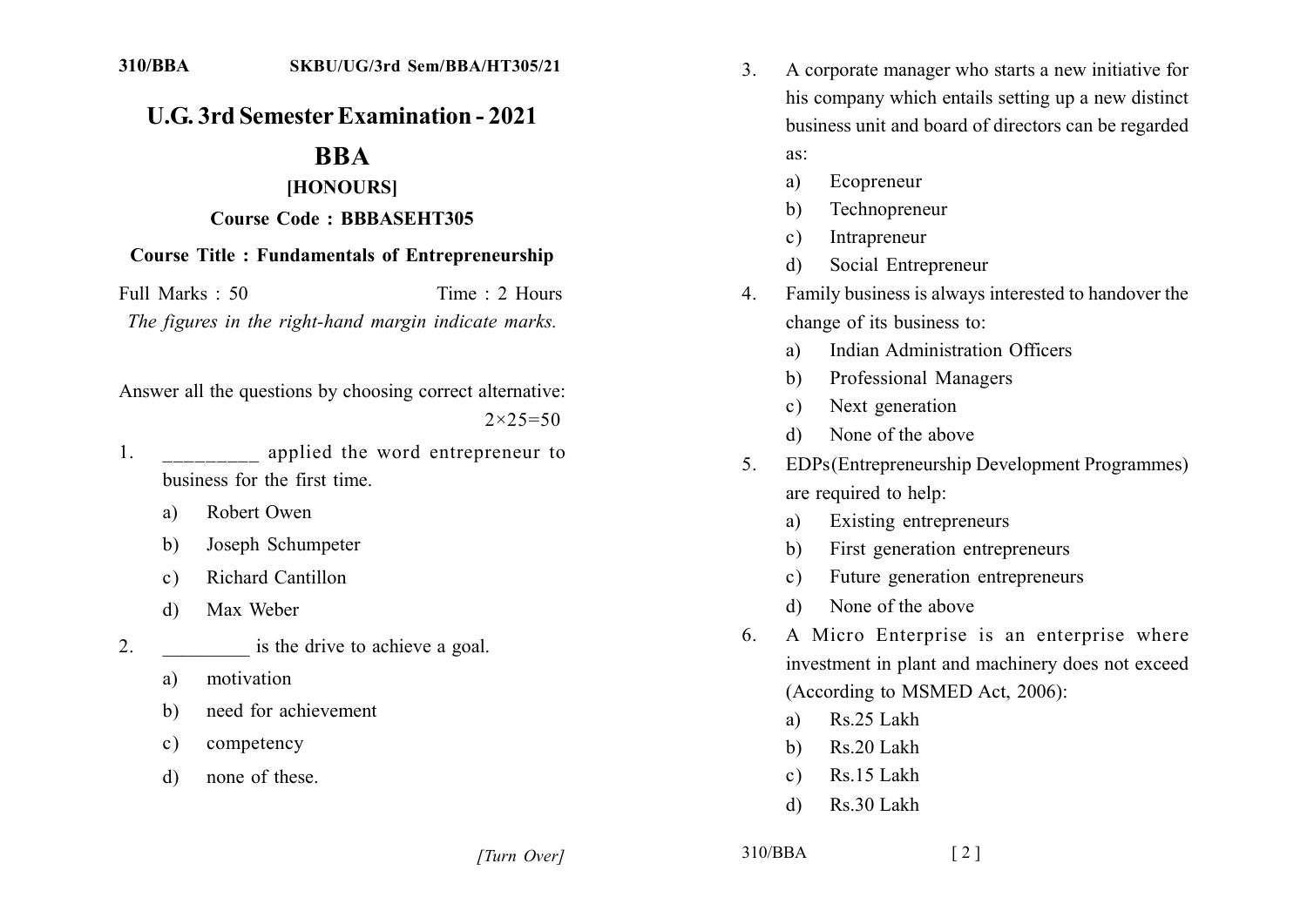- What is the process by which individuals pursue  $7<sup>7</sup>$ opportunities without regard to resources they currently control?
	- Start-up management a)
	- Entrepreneurship b)
	- Financial analysis  $c)$
	- Feasibility planning  $\mathbf{d}$
- An individual who initiates, creates and manages a 8.
	- A leader a)
	- A manager  $h$
	- A professional  $c)$
	- An entreprenuer d)
- 9. is the first development bank of the India.
	- **ICICI** a)
	- **IDBI** b)
	- **SFC**  $c)$
	- **IFCI** d)

10. IFCI stands for the control of the control of the control of the control of the control of the control of the control of the control of the control of the control of the control of the control of the control of the con

- Industrial finance corporation of India a)
- Institutional finance corporation of India  $h$
- Industrial funding corporation of India  $c)$
- Indian finance corporation and institution  $\mathbf{d}$

 $\lceil 3 \rceil$ 

- 11. If large investment is made in fixed assets, the project will be termed as .
	- Capial Intensive a)
	- Labour Intensive  $h)$
	- Product Intensive  $c)$
	- Market Intensive  $d)$
- 12. New Small-Scale industries are exempted from the payment of income tax under Section 80J is called
	- Development Rebate a)
	- **Investment Allowance** h)
	- **Rehabilitation Allowance**  $c)$
	- d) Tax Holiday
- 13. As a business grows, time management continues to be an issue, but the entrepreneur's major concern usually becomes:
	- Setting goals  $a)$
	- Finding, retaining and motivating qualified  $h$ ) employees
	- Measuring performance  $c)$
	- All of the above  $\mathbf{d}$
- 14. An entrepreneur who owns more than one business
	- at a time is called \_\_\_\_\_\_\_\_\_.
	- An intrepreneur a)
	- A corporate entrepreneur b)
	- A portfolio entrepreneur  $\mathbf{c}$ )
	- None of the above  $\mathbf{d}$

 $310/BBA$ 

| 310/BBA |
|---------|
|---------|

 $\lceil 4 \rceil$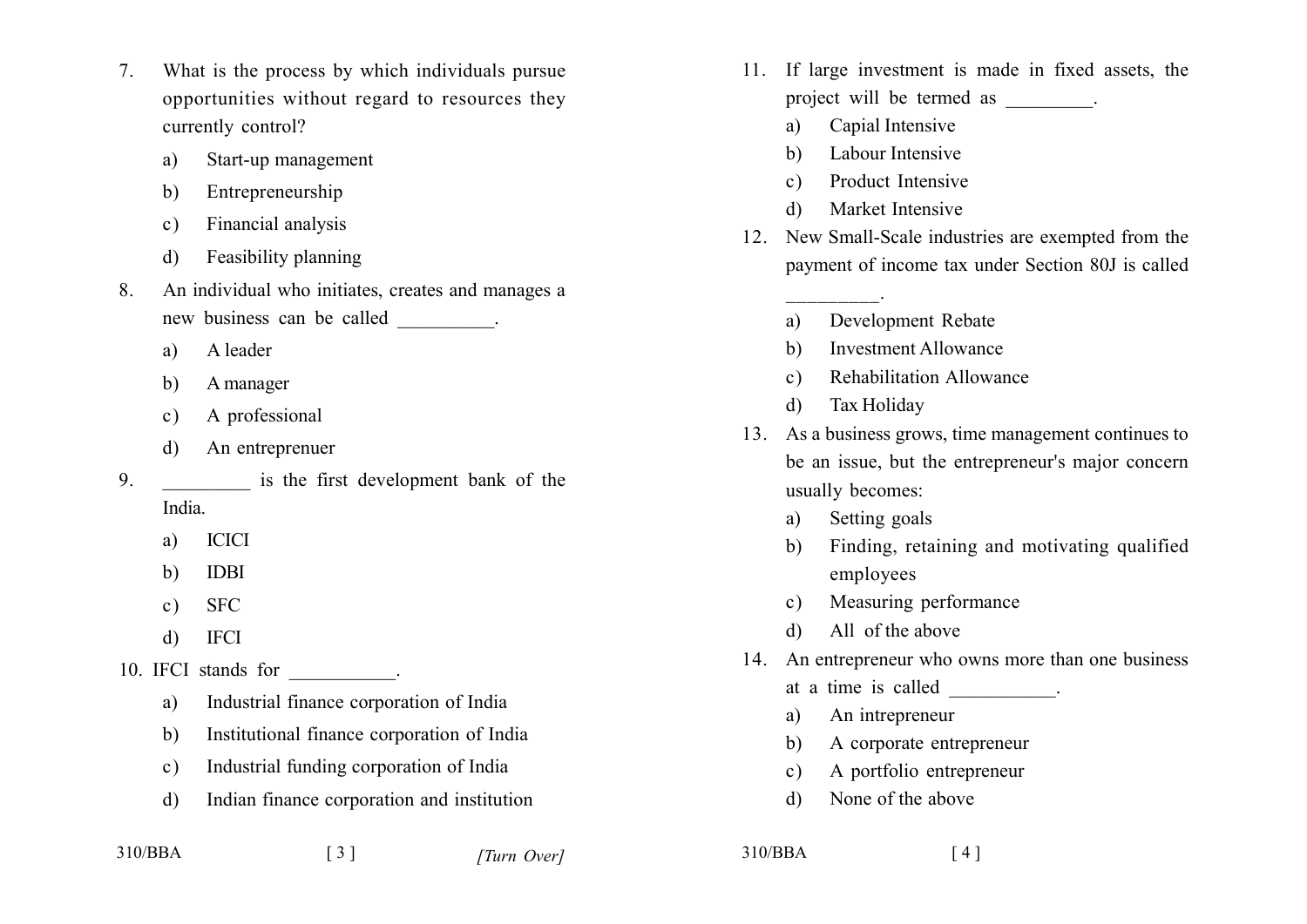- 15. Idea of new product is tested in potential consumers to determine consumer acceptance at stage.
	- Concept a)
	- Product development b)
	- Test marketing  $c)$
	- Commercialization  $\mathbf{d}$
- 16. Decisions taken by an entrepreneur on behalf of his enterprise are known as \_\_\_\_\_\_\_\_.
	- Organizational decisions a)
	- Personal decisions  $b)$
	- Routine decisions  $c)$
	- Strategic decisions  $\mathbf{d}$
- 17 Who said the term "successful innovators are not risk takers"?
	- **Adam Smith** a)
	- J. B. Sav  $b)$
	- Drucker, P. F.  $c)$
	- Alfred marshall d)
- 18. EDPs course contain
	- a) General introduction to entrepreneurs

 $\lceil 5 \rceil$ 

- Motivation training b)
- Managerial skills  $c)$
- All of the above d)
- 19. entrepreneurs are extremely task oreinted.
	- Technical a)
	- Fabian b)
	- **Business**  $\mathbf{c}$ )
	- Induced  $\mathbf{d}$
- 20. The entrepreneur must posses the abilities of .
	- Conceptualization a)
	- Creativity  $\mathbf{b}$
	- Understanding environment  $c)$
	- All of the above  $\mathcal{L}$
- 21. The term 'intrapreneurship' is coined in late
	- Fifties  $a)$
	- **Sixties** b)
	- Seventies  $c)$
	- Eighties d)
- 22. The entrpreneur was distinguished from capital provider in figures.
	- Middle ages  $a)$
	- 18th century  $h$ )
	- 17th century  $c)$
	- 19th and 20th century  $\mathbf{d}$

310/BBA